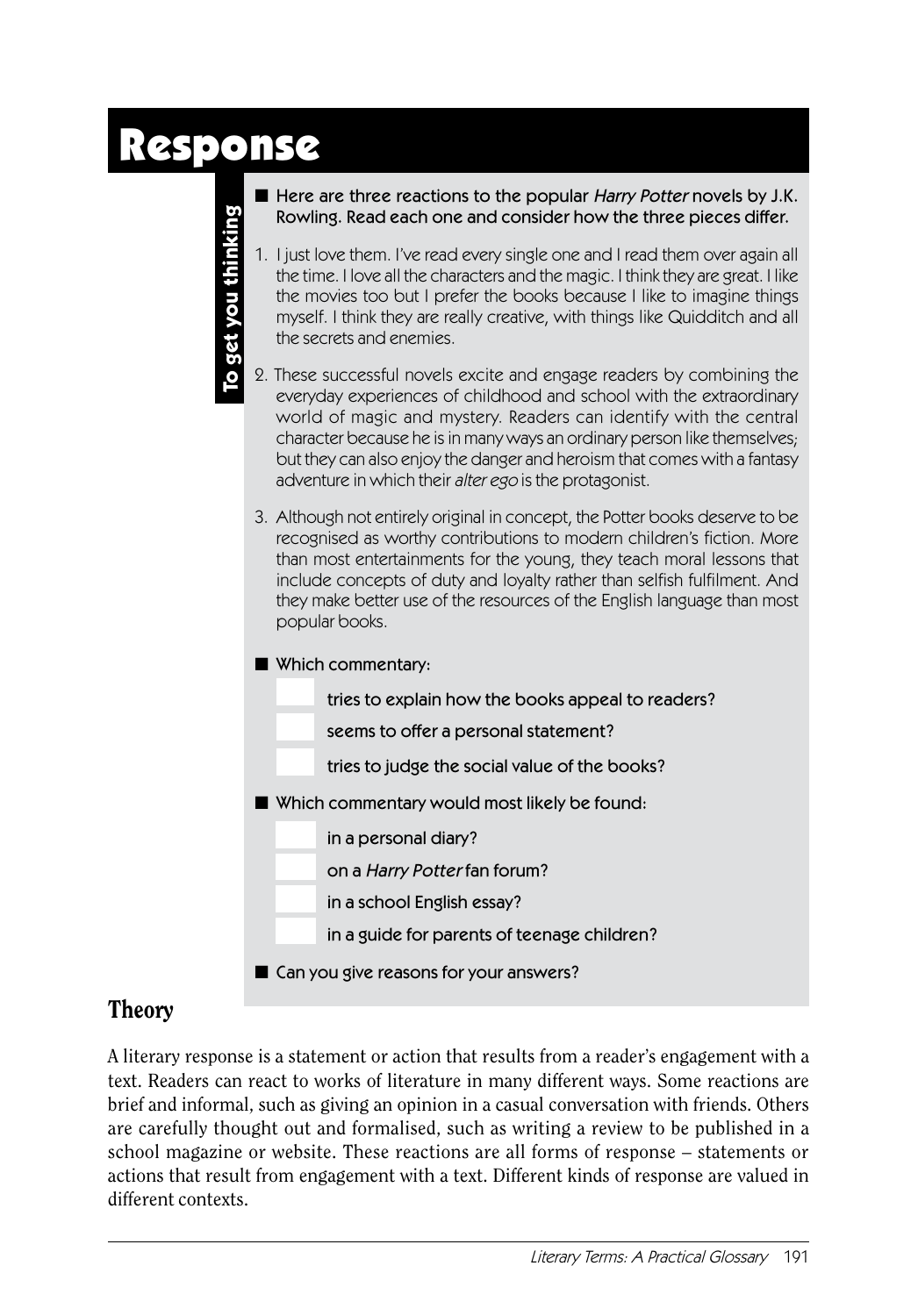Professional readers and critics commonly distinguish between four kinds of response: personal, analytical, critical and creative. A *personal response* is a subjective expression of feeling or opinion. Saying how you feel about a book, what it made you think about, and whether or not you liked it is typical of a personal response. Such responses may be heartfelt and true, but they often say more about the reader than about the book itself. They carry little weight unless the reader is considered an expert judge of literature. *Analytical responses* examine specific elements of the text and try to explain how it achieves its effects. This kind of response requires close study of the text and the use of specialised knowledge – for example, knowledge of literary conventions and concepts such as style and structure. *Critical responses* are judgments of quality or value. This kind of response considers the artistry and social value of the text. Criticism requires a knowledge of rules for judging literature, including a wide knowledge of other texts.

In formal study, and in professional contexts such as book reviews, it is the analytical and critical responses that count. That is because these responses make use of publicly shared knowledge and rules rather than individual feelings. Analytical and critical responses treat the text as a serious object of study regardless of the critic's personal likes and dislikes. They aim to show how the text and other social forces shape what appear to be 'private' responses.

*Creative responses* involve the writing of new literary works inspired by an original text. This can range from retelling the story with a new twist, to borrowing characters or settings, or to exploring a theme or idea in an original work. John Gardner's novel *Grendel*  (1971), is a creative response to the Anglo-Saxon poem *Beowulf* (before c.1000 AD) retelling the story from the monster Grendel's point of view. *Wide Sargasso Sea* (1966), by Jean Rhys, borrows characters and story ideas from Charlotte Brontë's earlier book *Jane Eyre* (1847). Writers are often inspired to create in this way. Borrowing characters and ideas is considered legitimate if the result is an original new work and not merely a case of copying or theft.

## **Practice**

'Ozymandias' (1818) by Percy Bysshe Shelley was inspired by the broken statue of Egyptian pharaoh Ramses II. Its theme is the impermanence of power and the arrogance of rulers.

#### **Ozymandias**

**I met a traveller from an antique land Who said: Two vast and trunkless legs of stone Stand in the desert. Near them, on the sand, Half sunk, a shattered visage lies, whose frown, And wrinkled lip, and sneer of cold command, Tell that its sculptor well those passions read Which yet survive, stamped on these lifeless things, The hand that mocked them and the heart that fed: And on the pedestal these words appear: 'My name is Ozymandias, king of kings: Look on my works, ye Mighty, and despair!' Nothing beside remains. Round the decay Of that colossal wreck, boundless and bare The lone and level sands stretch far away.**